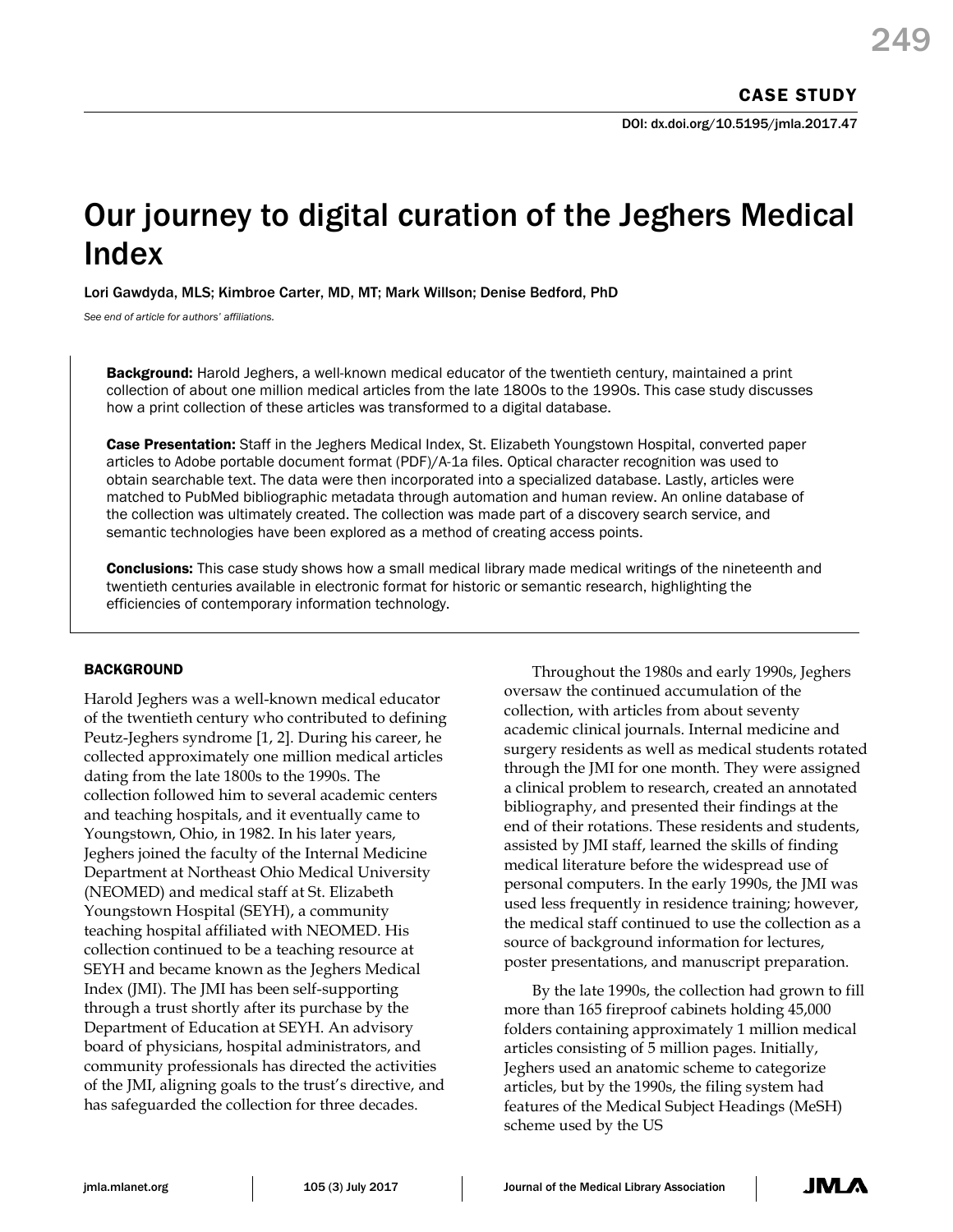National Library of Medicine. As the collection grew, Jeghers' indexing limited the efficiency of article retrieval. Additionally, notes written on the pages by patrons and indexers, along with paper deterioration, started to limit legibility of the articles.

## STUDY PURPOSE

A solution for dealing with the paper deterioration, legibility, retrieval efficiency, and continued relevance of the JMI in medical teaching required a modern approach. The authors planned to store the text of the articles in a logically organized, searchable digital database system, which would enable standards-based bibliographic metadata searches in both specific fields as well as the text. Herein, we describe the two-decade journey of converting a large paper collection to a specialized digital database.

## CASE PRESENTATION

Electronic archiving of the collection involved the Preservation Project, followed by the eJeghers Content Project. The Preservation Project included about 120,000 articles that predated 1965, which were chosen due to their deterioration. The collection contained copyrighted work subject to allowances permitting reproductions for preservation purposes. Although JMI staff consisted of only two full-time workers—a librarian and an assistant—digitization of the paper collection began in the late 1990s with little forethought that these efforts could last for decades.

Articles were scanned to tagged image file format (TIFF). A Microsoft SQL database was created, and bibliographic data were manually entered over two years with the assistance of five part-time students from the regional university. Concern about preserving the remaining print collection mounted as experience was gained in working with the pre-1965 articles. The brittleness of the paper sometimes slowed progress. After completing the Preservation Project, the advisory board decided to digitize the remaining collection due to paper deterioration and safety inspection concerns related to an emergency exit that was impeded by the filing cabinets. This part of the collection also contained copyrighted work, but the deteriorating condition of the material was considered to be a copyright exception that permitted reproduction for preservation. A detailed

project management document was created to guide tasks, timelines, and milestones.

Subsequently, the eJeghers Content Project included digitizing the remaining 880,000 print articles, merging them with the digitized data of the Preservation Project, and integrating the collection into a flexible data management system specialized for storage and searching. Since inception of the first project, noticeable improvements evolved in scanning, optical character recognition (OCR) processing, and archival document formats. Experience gained in the first project showed the importance of using OCR software that met the project specifications. OCR software ABBYY Recognition Server, ABBYY Finereader Corporate, Cvision Maestro, Expervision Typereader, and AnyDoc were compared for speed, accuracy, and pricing. The price of purchasing software and hardware was compared to that of using a thirdparty vendor. ABBYY Recognition Server best met the project's criteria. Similarly, data management vendors Google, GoPubmed, Exalead, Thunderstone, Greenstone, and dSpace were compared for cost, relevance, user interface, methodology, location of corporate headquarters, and willingness to customize software. Thunderstone and its TEXIS product most suitably met the project's data management needs.

In developing the eJeghers Content Project, PubMed XML citations and a table of anatomic terms that Jeghers created to use in retrieving articles from the original collection were added to a specialized relational database, TEXIS. TEXIS is an SQL relational database with powerful text searching capabilities with its own scripting language, Vortex [3, 4]. PubMed records were loaded into TEXIS, while maintaining PubMed's field structure.

Several computational techniques were used in extracting the needed bibliographic data from each article. These included rules using the position of alphanumeric characters and publication symbols. For example, a number following "Volume" was interpreted as the publication volume number and a number following "#" was interpreted as an issue number. Page numbers were considered more likely when at the top or bottom of a page than in the body of the text. Another important rule that was applied was clustering author names on the first page of an article.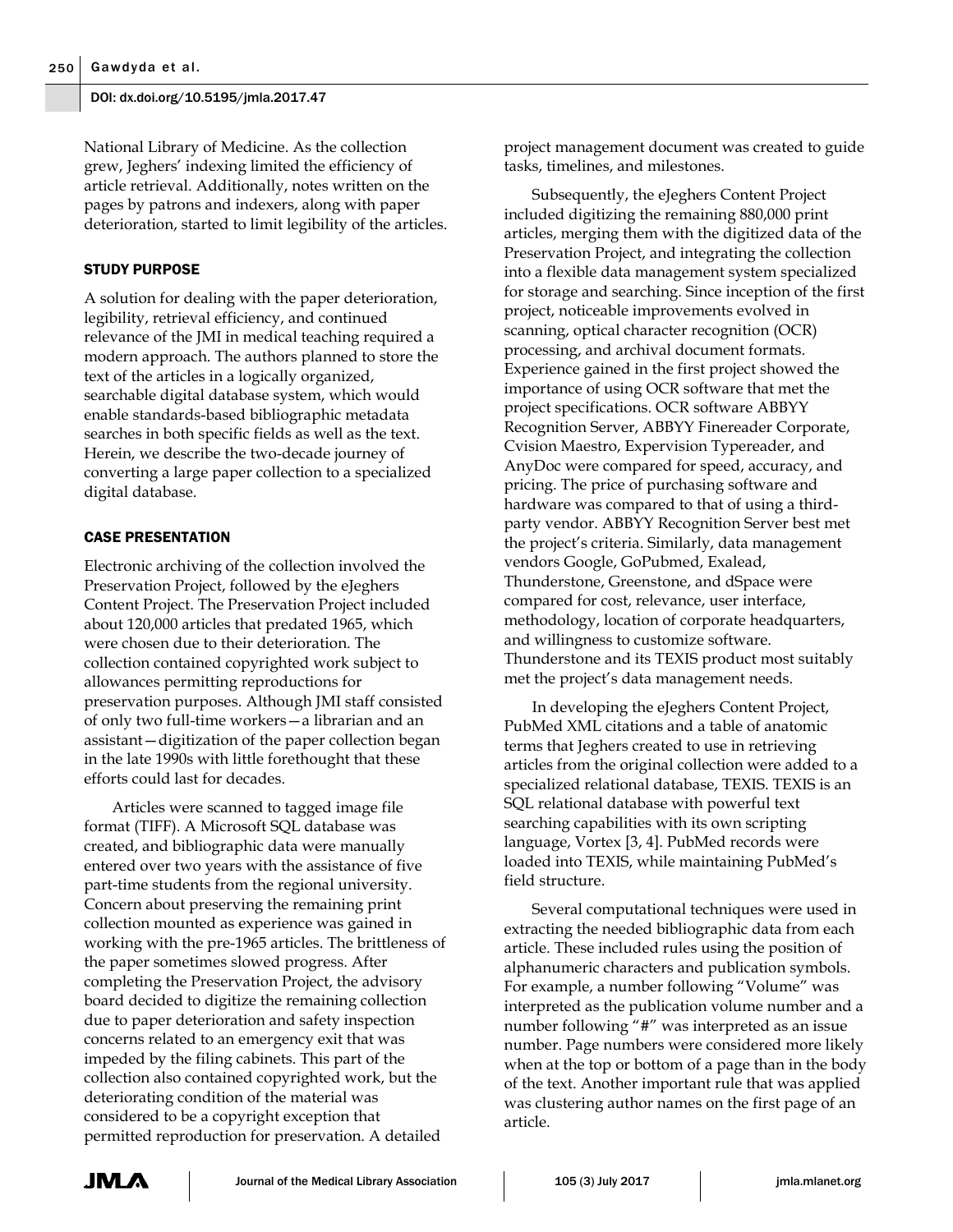At the time of the project, PubMed citations did not exist for many articles published before 1960. An algorithm assigned a score that predicted if a PubMed citation matched a JMI article. Some articles required human review, based on the value of the match score. A user-friendly interface was developed to facilitate this review. Features of the interface are shown in Figure 1. The staff compared an article on the left-hand side of the screen with the algorithm-assigned PubMed record on the righthand side. The reviewer had the option of accepting the record, searching for the correct PubMed record, or adding bibliographic data. Six people spent more than 2 years reviewing approximately 300,000 articles. At the project's end, more than 900,000 articles had bibliographic metadata.

The completed TEXIS system manages about one million articles, comprising five million pages and containing over two billion words. The database, which is hosted online, offers three search options to assist in article retrieval. One search approach uses Boolean logic, with search and

retrieval behaviors similar to PubMed. Users can query author, title, journal, abstract, and MeSH. A second approach—proximity search—uses the occurrences of terms and location of words in sentences, paragraphs, pages, or documents to retrieve articles. This approach takes advantage of the relationships between words and the clustering of words with concepts. Proximity search can extract concepts contained in the body of the articles. A third approach uses the indexing method that Jeghers developed that relies on anatomic and disease concepts and retrieves folders containing the article. Jeghers' method is influenced by disease, organ system, physiology, and anatomy [5]. The [public view of the database](http://www.jeghersindex.org/search) displays results initially by relevance. The display of results from a query is shown in Figure 2, with several options available for organizing the bibliographic data. Users can choose to list results by year of publication, with or without abstracts, or by study type. A fair use copy may be requested from the JMI librarian in compliance with copyright law.

#### Figure 1 Reviewer interface for determining PubMed match accuracy

|                                                                                                                                                                                                                                                                                                                                                                                                                                                                                                                                                                                                                                                                                                                                                                                                                                                                                                                                                                                                                                                                                                                                                                                                                                                                                                                                                                                                                                                                                                                                                                                                                                                                                                                                                                                                                                                                                                                                                                                                                                                                                                                                                                                                                                                                                                                                                                                                                                                                                                                                                           |                                                                                                                                                                                                                                                                                                                                                                                                                                                                                                                                                                                                                                                                                                                                                                                                                                                                                                                                                                                                                                                                                                                                                                                                                                                                                                                                                                                                                                                                                                                                                                                                                                                                                                                                                                                                                                                                                                                                                                                                                                                                                                                                                                                                                                                                                                                                                                                                                                                                                                                  | PMID: 1827235                                                                                                                                                                                                                                | Title:                                                                                                                                                                                                                                                                                                                                                                                                                                                                                                                                                      |
|-----------------------------------------------------------------------------------------------------------------------------------------------------------------------------------------------------------------------------------------------------------------------------------------------------------------------------------------------------------------------------------------------------------------------------------------------------------------------------------------------------------------------------------------------------------------------------------------------------------------------------------------------------------------------------------------------------------------------------------------------------------------------------------------------------------------------------------------------------------------------------------------------------------------------------------------------------------------------------------------------------------------------------------------------------------------------------------------------------------------------------------------------------------------------------------------------------------------------------------------------------------------------------------------------------------------------------------------------------------------------------------------------------------------------------------------------------------------------------------------------------------------------------------------------------------------------------------------------------------------------------------------------------------------------------------------------------------------------------------------------------------------------------------------------------------------------------------------------------------------------------------------------------------------------------------------------------------------------------------------------------------------------------------------------------------------------------------------------------------------------------------------------------------------------------------------------------------------------------------------------------------------------------------------------------------------------------------------------------------------------------------------------------------------------------------------------------------------------------------------------------------------------------------------------------------|------------------------------------------------------------------------------------------------------------------------------------------------------------------------------------------------------------------------------------------------------------------------------------------------------------------------------------------------------------------------------------------------------------------------------------------------------------------------------------------------------------------------------------------------------------------------------------------------------------------------------------------------------------------------------------------------------------------------------------------------------------------------------------------------------------------------------------------------------------------------------------------------------------------------------------------------------------------------------------------------------------------------------------------------------------------------------------------------------------------------------------------------------------------------------------------------------------------------------------------------------------------------------------------------------------------------------------------------------------------------------------------------------------------------------------------------------------------------------------------------------------------------------------------------------------------------------------------------------------------------------------------------------------------------------------------------------------------------------------------------------------------------------------------------------------------------------------------------------------------------------------------------------------------------------------------------------------------------------------------------------------------------------------------------------------------------------------------------------------------------------------------------------------------------------------------------------------------------------------------------------------------------------------------------------------------------------------------------------------------------------------------------------------------------------------------------------------------------------------------------------------------|----------------------------------------------------------------------------------------------------------------------------------------------------------------------------------------------------------------------------------------------|-------------------------------------------------------------------------------------------------------------------------------------------------------------------------------------------------------------------------------------------------------------------------------------------------------------------------------------------------------------------------------------------------------------------------------------------------------------------------------------------------------------------------------------------------------------|
| <b>EDITORIALS</b><br>Lui.<br>CV<br>$001 - A A - 01 - A B - D$<br><b>Bridging the Gap Between Cardiology and</b><br><b>Molecular Biology</b><br>Lennart Philipson, MD                                                                                                                                                                                                                                                                                                                                                                                                                                                                                                                                                                                                                                                                                                                                                                                                                                                                                                                                                                                                                                                                                                                                                                                                                                                                                                                                                                                                                                                                                                                                                                                                                                                                                                                                                                                                                                                                                                                                                                                                                                                                                                                                                                                                                                                                                                                                                                                      |                                                                                                                                                                                                                                                                                                                                                                                                                                                                                                                                                                                                                                                                                                                                                                                                                                                                                                                                                                                                                                                                                                                                                                                                                                                                                                                                                                                                                                                                                                                                                                                                                                                                                                                                                                                                                                                                                                                                                                                                                                                                                                                                                                                                                                                                                                                                                                                                                                                                                                                  | Title:<br>Bridging the gap between<br>cardiology and molecular<br>biology.                                                                                                                                                                   | Bridging the gap between<br>cardiology and molecular<br>biology.                                                                                                                                                                                                                                                                                                                                                                                                                                                                                            |
| blogy today aims at no less than a full under-<br>standing of cell function in molecular terms. In<br>1973, James D. Watson emphasized in his book<br>on molecular biology of the gene that the molecular<br>biologist has complete confidence that further research<br>will eventually provide humans with the ability to de-<br>scribe the essential features that constitute life. Against<br>this background, it is astonishing that there is a consid-<br>erable gap between the vocabulary, concept and ideas<br>of the molecular biologists and the understanding of the<br>detailed biologic processes dealt with by the clinicians.<br>Although most clinicians are familar with basic aspects<br>of biochemistry, protein purification and enzyme turn-<br>over, they appear to be much less familiar with the lan-<br>guage and the concepts of molecular biology. Part of<br>this lack of understanding may be caused by a reluc-<br>tance of senior clinicians with basic training mainly in<br>biochemistry to direct their younger colleagues into a<br>new and challenging field that they do not master. The<br>molecular biology approach is a reductionistic approach<br>to find simple model systems in which the events under<br>study can be ascribed to a few genes: the system select-<br>ed must allow reconstitution of the events so that con-<br>clusive data can be obtained with several different but<br>complementary approaches. Although molecular biolo-<br>gy and its application in medicine is a relatively new<br>discipline covering 30 years, it has not yet had a strong<br>impact in the clinic. It therefore appears necessary to<br>improve the teaching and training of clinicians in this<br>field.<br>Two examples from the field of cardiology are pre-<br>sented in which the impact of molecular biology has<br>been substantial. Aberrant plasma lipoproteins are<br>probably the main etiologic agents in atherosclerosis<br>that lead to approximately 50% of all deaths in indus-<br>trialized countries. Lipoproteins are composed of a core<br>of fat surrounded by a monolayer of phospholipid and<br>cholesterol in which the apoproteins are embedded.<br>These proteins are essential for assembly of the lipid<br>From the European Molecular Biology Laboratory, Meyothofstrasse 1,<br>D-6900 Heidelberg, Germany, Manuscript prefewed November 30,<br>1990; revised manuscript received and accepted January 14, 1991.<br>Address for reprints: Lennart Philipson, MD, European Molocular | core and they also contain the recognition signal for the<br>receptors involved in the metabolization of the lipids.<br>One of these apolipoproteins, apolipoprotein (apo) B,<br>seems to exist in 2 forms called apo B 100 and apo B<br>48. The B 48 is associated with chylomicrons and the B<br>100 with low-density lipoprotein (Figure 1). Recent re-<br>sults suggest that the ago B 48 is generated from ago B<br>100 by a novel mechanism, only previously observed in<br>mitochondria, involvine a cytoolasmic editine func-<br>tion that can change the mementer ribonucleic acid<br>(mRNA) dramatically. The transcript from the deoxy-<br>ribonucleic acid (DNA) is the same for both mRNAs;<br>however, at 1 specific position in the large message, a C<br>is changed into a U, leading to a termination codon<br>that arrests translation, thereby generating the B48.<br>This finding suggests that from 1 single gene, 2 differ-<br>ent proteins may be generated, thereby upsetting the<br>classic dogma within molecular biology from the early<br>days that I gene equals I protein. Through the mecha-<br>nism of RNA editing and through mechanisms involv-<br>ing alternative splicing of the precursor mRNA, several<br>different proteins can be generated from one and the<br>same gene. This in itself may lead to ample opportuni-<br>ties for biochemical variability through post-transcrip-<br>tional mechanisms. We might, therefore, harbor many<br>more functional proteins than presumed from the num-<br>ber of genes in DNA. In humans it has been estimated<br>that there are approximately 100,000 different active<br>genes, but because of these alternative rearrangements<br>in mRNA, the figure for functional proteins might be<br>much higher. Of course, any genome project trying to<br>delineate the detailed DNA sequences of human DNA<br>will never identify the mRNA or proteins that could<br>arise through such alternative post-transcriptional<br>mechanisms unless aggressive complementary DNA<br>cloning is an integral part of the project.<br>Low-density lipoprotein can occur in 2 different<br>forms: low-density lipoprotein proper or lipoprotein<br>(Lefal) (Figure 1); the latter is associated with the<br>apo(a) through a disulphide linkage between the apo B<br>100 and the apo(a). The apo(a) structure has recently<br>been determined and it appears to be a variant of the<br>protein structure found among blood coagulation fac- | Author:<br>Philipson L.<br>Journal:<br>American Journal of<br>Cardiology<br>volume 67 issue 13<br>May-1991<br>Pages:<br>1127-9<br><b>Score: 504</b><br>Previous<br>Accept<br>Search<br>Return<br>Reason:<br>Not Payable<br>Matched by Lori G | Text:<br>Bridging the gap between<br>cardiology and molecular<br>biology.<br>Philipson L.<br>Biology today aims at no less than a full under-<br>standing of cell function in molecular terms.<br>In 1973, James D. Watson emphasized in his<br>book on molecular biology of the gene that the<br>molecular biologist has complete confidence<br>that further research will eventually provide<br>humans with the abEty to describe the essential<br>features that constitute life.<br>Save Correction<br><b>Try Correction</b><br>Delete metadata<br>Close |
| Biology Laboratory, Meyerhofstrasse 1, D-6900 Holdelberg, Gormany.                                                                                                                                                                                                                                                                                                                                                                                                                                                                                                                                                                                                                                                                                                                                                                                                                                                                                                                                                                                                                                                                                                                                                                                                                                                                                                                                                                                                                                                                                                                                                                                                                                                                                                                                                                                                                                                                                                                                                                                                                                                                                                                                                                                                                                                                                                                                                                                                                                                                                        | tors. The apo(a) contains protein segments referred to<br><b>FDITORIALS 1127</b>                                                                                                                                                                                                                                                                                                                                                                                                                                                                                                                                                                                                                                                                                                                                                                                                                                                                                                                                                                                                                                                                                                                                                                                                                                                                                                                                                                                                                                                                                                                                                                                                                                                                                                                                                                                                                                                                                                                                                                                                                                                                                                                                                                                                                                                                                                                                                                                                                                 |                                                                                                                                                                                                                                              |                                                                                                                                                                                                                                                                                                                                                                                                                                                                                                                                                             |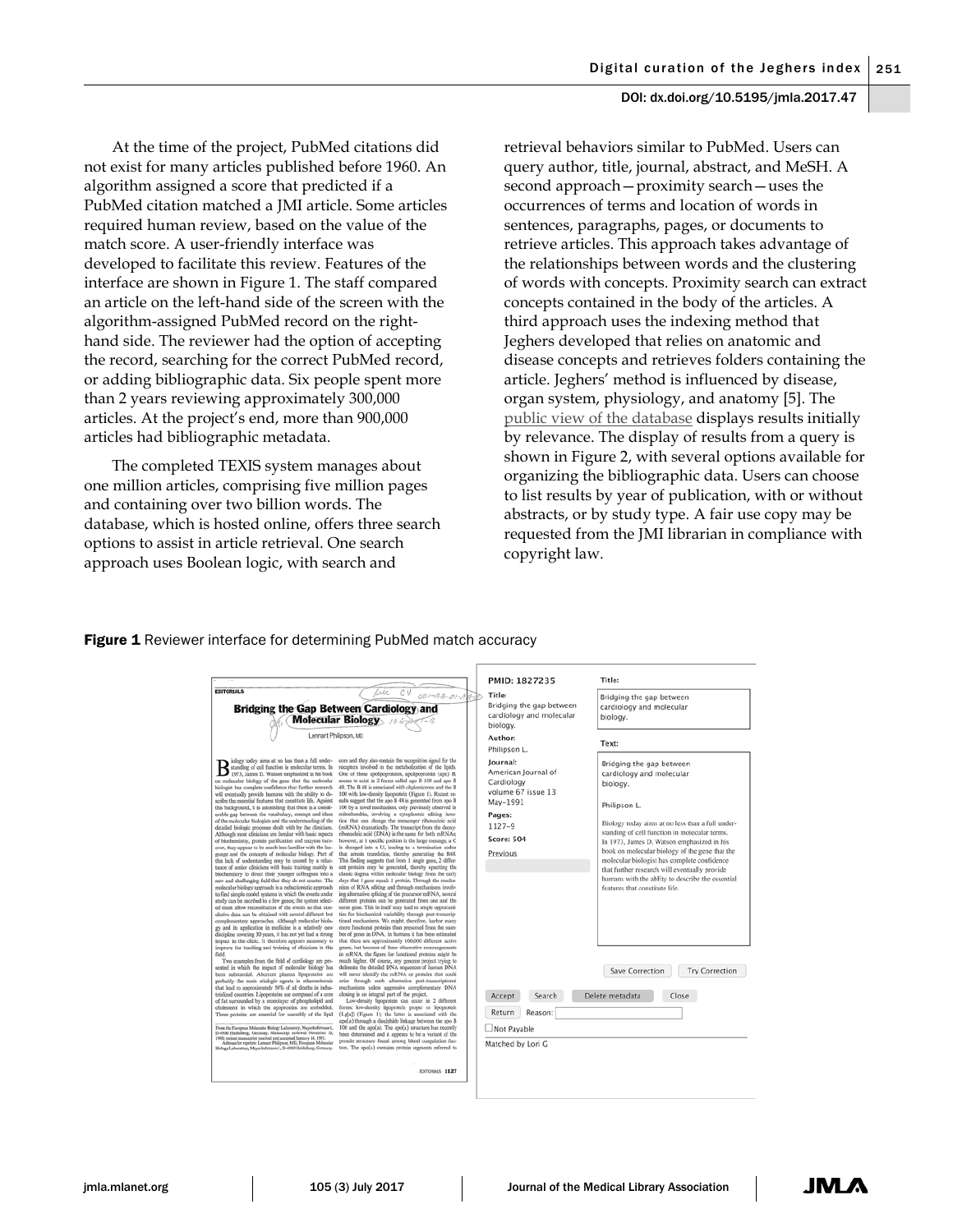#### **Figure 2** Display of query results

| Narrow your search.                                                                                                | $1 - 10$ of 161<br>10, 20, 50, 100 per page<br>Order by: Rank, Newest, Oldest<br>$12345678910 \ge 21$<br><b>View Abstracts</b>                                                                             |  |
|--------------------------------------------------------------------------------------------------------------------|------------------------------------------------------------------------------------------------------------------------------------------------------------------------------------------------------------|--|
| <b>Publication Year</b>                                                                                            | 1 Peutz-Jeghers syndrome $\searrow$                                                                                                                                                                        |  |
| $*1930s(1)$                                                                                                        | <b>B.</b> Knutsen                                                                                                                                                                                          |  |
| $*1950s(13)$                                                                                                       | JAMA journal of the American Medical Association, 1961-October 28,<br>Vol. 178, Iss. 4, Pq. 209<br>PMID: 481866 - Articles from folder                                                                     |  |
| $*1960s(46)$                                                                                                       |                                                                                                                                                                                                            |  |
| $*1970s(47)$                                                                                                       | 2 Peutz-Jeghers syndrome. $\overline{\wedge}$                                                                                                                                                              |  |
| $*1980s(25)$                                                                                                       | Therriault C A - McKenna J E                                                                                                                                                                               |  |
| $*1990s(12)$                                                                                                       | Wisconsin medical journal, 1977-04-01, Vol. 76, Iss. 4, Pg. S58-9<br>PMID: 855361 - Articles from folder                                                                                                   |  |
| $*2000s(14)$                                                                                                       |                                                                                                                                                                                                            |  |
| <b>Publication Type</b><br>Journal Article (95)<br>Case Reports (51)                                               | 3 Peutz-Jeghers syndrome. Case report with angiographic evaluation. $\Box$<br>Fenlon J W - Shackelford G D<br>Radiology, 1972-06-01, Vol. 103, Iss. 3, Pg. 595-6<br>PMID: 5022957 - Articles from folder   |  |
| Research Support, Non-U.S. Gov't (10)<br>Review (9)<br>Letter (4)<br>Comparative Study (3)<br>English Abstract (3) | 4 Peutz-Jeghers syndrome. $\overline{\wedge}$<br>Edelman M J - Sternberg S S<br>Clinical bulletin, 1975-01-01, Vol. 5, Iss. 1, Pq. 24-5<br>PMID: 1227728 - Articles from folder                            |  |
| Research Support, U.S. Gov't,<br>P.H.S. (2)<br>Research Support, U.S. Gov't, Non-<br>P.H.S. (1)                    | 5 Peutz-Jeghers syndrome $\overline{\wedge}$<br>Jacques A. Loeb<br>Canadian journal of surgery. Journal canadien de chirurgie,<br>1963-APRIL, Vol. 5, Pg. 212-217<br>PMID: 14466185 - Articles from folder |  |

## **DISCUSSION**

History plays an important role in anchoring the perspectives of researchers and practitioners alike in approaching medicine. In the context of medical advancements, knowledge of past questions and their bygone solutions are important in understanding the medical choices of today. Medicine and the concepts of disease are not fixed, as they change in response to social and environmental conditions and are understood at any time in strikingly different ways. The JMI now is a window into the past.

Although it is no longer directly involved in a teaching program, the JMI continues to be a source of articles and information for scholarly purposes, providing background to current questions. In a review of recent publications by SEYH staff, about 16% of publications referenced medical literature that was more than 20 years old. Many of these references came from the JMI collection. Use of the JMI is not restricted to SEYH staff. About 5% of interlibrary loan requests to the SEYH Medical Library can be found in the collection. Increased usage of the collection has been the result of inclusion in a discovery search service of the SEYH Medical Library. Over the past year, more than 2,000 hits or searches have been recorded.

Techniques to improve recall and accuracy of queries in the collection are now under consideration. Shifts in health care terms, meanings, and concepts over the years sometimes limit keyword queries that use current natural language expressions. Retrieval accuracy could be improved using semantic methods such as entity extraction and classification to create additional metadata from text in the collection. The metadata must be tagged to make it available for search. With such a large collection, meeting these requirements manually, with indexers and historians, is impractical [6].

Therefore, a pilot study was undertaken to investigate the automated gathering of supplemental metadata through entity extraction and classification using Reuter's Open Calais [7] and SAS Content Categorization [8]. These methods rely on authority lists and rule sets used at the World Bank [9]. Terms and concepts of disease, body parts, symptoms, and treatments are drawn from Jeghers' indexing scheme, parts of the MeSH tree, and the International Classification of Diseases, Tenth Edition. The results of the pilot study for this collection demonstrated that automation can create useful semantic metadata, but refinements are needed.